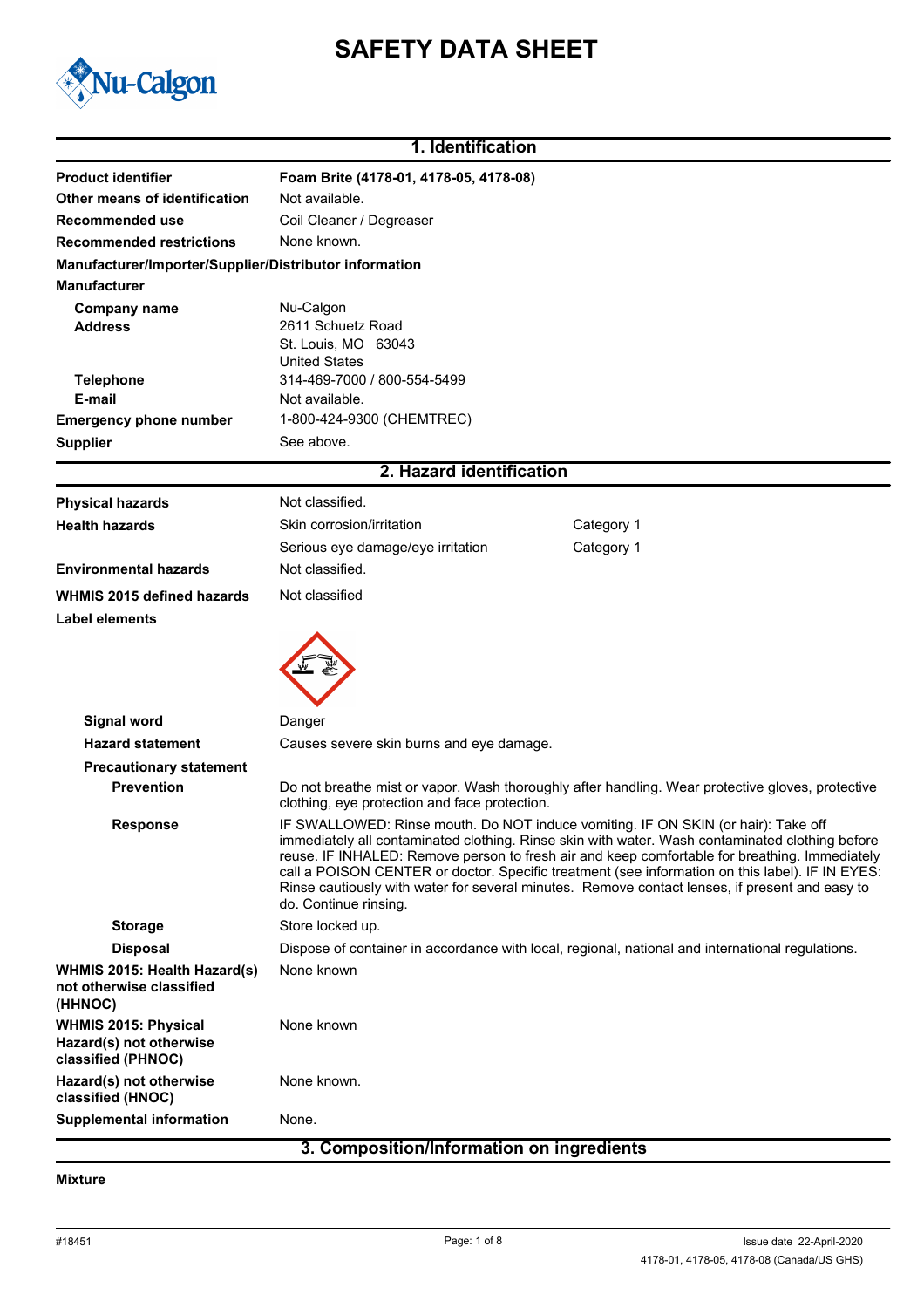| <b>Chemical name</b>                                                         | <b>Common name and synonyms</b>                                                                                                                                                                                                                                                                                                                                                                                                                                      | <b>CAS number</b> | %          |
|------------------------------------------------------------------------------|----------------------------------------------------------------------------------------------------------------------------------------------------------------------------------------------------------------------------------------------------------------------------------------------------------------------------------------------------------------------------------------------------------------------------------------------------------------------|-------------------|------------|
| Sodium hydroxide                                                             |                                                                                                                                                                                                                                                                                                                                                                                                                                                                      | 1310-73-2         | $10 - 30*$ |
| <b>Composition comments</b>                                                  | All concentrations are in percent by weight unless ingredient is a gas. Gas concentrations are in percent by volume.<br>*CANADA GHS: The exact percentage (concentration) of composition has been withheld as a<br>trade secret.<br>US GHS: The exact percentage (concentration) of composition has been withheld as a trade<br>secret in accordance with paragraph (i) of §1910.1200.                                                                               |                   |            |
|                                                                              | 4. First-aid measures                                                                                                                                                                                                                                                                                                                                                                                                                                                |                   |            |
|                                                                              |                                                                                                                                                                                                                                                                                                                                                                                                                                                                      |                   |            |
| <b>Inhalation</b><br><b>Skin contact</b>                                     | IF INHALED: Remove person to fresh air and keep comfortable for breathing. Immediately call a<br>POISON CENTER or doctor.<br>IF ON SKIN (or hair): Take off immediately all contaminated clothing. Rinse skin with water.                                                                                                                                                                                                                                            |                   |            |
|                                                                              | Immediately call a POISON CENTER or doctor. Specific treatment (see information on this label).<br>Wash contaminated clothing before reuse.                                                                                                                                                                                                                                                                                                                          |                   |            |
| Eye contact                                                                  | IF IN EYES: Rinse cautiously with water for several minutes. Remove contact lenses, if present<br>and easy to do. Continue rinsing. Immediately call a POISON CENTER or doctor.                                                                                                                                                                                                                                                                                      |                   |            |
| Ingestion                                                                    | IF SWALLOWED: Rinse mouth. Do NOT induce vomiting. Immediately call a POISON CENTER or<br>doctor.                                                                                                                                                                                                                                                                                                                                                                    |                   |            |
| <b>Most important</b><br>symptoms/effects, acute and<br>delayed              | Burning pain and severe corrosive skin damage. Causes serious eye damage. Symptoms may<br>include stinging, tearing, redness, swelling, and blurred vision. Permanent eye damage including<br>blindness could result.                                                                                                                                                                                                                                                |                   |            |
| Indication of immediate<br>medical attention and special<br>treatment needed | Provide general supportive measures and treat symptomatically.                                                                                                                                                                                                                                                                                                                                                                                                       |                   |            |
| <b>General information</b>                                                   | If you feel unwell, seek medical advice (show the label where possible). Ensure that medical<br>personnel are aware of the material(s) involved and take precautions to protect themselves. Show<br>this safety data sheet to the doctor in attendance. Avoid contact with eyes and skin. Wear rubber<br>gloves and chemical splash goggles. Keep out of reach of children.                                                                                          |                   |            |
|                                                                              | 5. Fire-fighting measures                                                                                                                                                                                                                                                                                                                                                                                                                                            |                   |            |
| Suitable extinguishing media                                                 | Foam. Carbon dioxide. Dry chemical.                                                                                                                                                                                                                                                                                                                                                                                                                                  |                   |            |
| Unsuitable extinguishing<br>media                                            | Do not use water jet as an extinguisher, as this will spread the fire.                                                                                                                                                                                                                                                                                                                                                                                               |                   |            |
| Specific hazards arising from<br>the chemical                                | Firefighters should wear a self-contained breathing apparatus.                                                                                                                                                                                                                                                                                                                                                                                                       |                   |            |
| Special protective equipment<br>and precautions for firefighters             | Firefighters should wear full protective clothing including self-contained breathing apparatus.                                                                                                                                                                                                                                                                                                                                                                      |                   |            |
| <b>Fire-fighting</b><br>equipment/instructions                               | Move containers from fire area if you can do so without risk.                                                                                                                                                                                                                                                                                                                                                                                                        |                   |            |
| <b>Specific methods</b>                                                      | Use standard firefighting procedures and consider the hazards of other involved materials.                                                                                                                                                                                                                                                                                                                                                                           |                   |            |
| <b>Hazardous combustion</b><br>products                                      | May include and are not limited to: Oxides of carbon.                                                                                                                                                                                                                                                                                                                                                                                                                |                   |            |
|                                                                              | 6. Accidental release measures                                                                                                                                                                                                                                                                                                                                                                                                                                       |                   |            |
| Personal precautions,<br>protective equipment and<br>emergency procedures    | Keep unnecessary personnel away. Keep people away from and upwind of spill/leak. Wear<br>appropriate protective equipment and clothing during clean-up. Do not breathe mist or vapor. Do<br>not touch damaged containers or spilled material unless wearing appropriate protective clothing.<br>Ensure adequate ventilation. Local authorities should be advised if significant spillages cannot be<br>contained. For personal protection, see section 8 of the SDS. |                   |            |
| <b>Methods and materials for</b><br>containment and cleaning up              | Stop leak if you can do so without risk. Prevent entry into waterways, sewer, basements or<br>confined areas.                                                                                                                                                                                                                                                                                                                                                        |                   |            |
|                                                                              | Large Spills: Dike the spilled material, where this is possible. Cover with plastic sheet to prevent<br>spreading. Absorb spillage to prevent material damage. Use a non-combustible material like<br>vermiculite, sand or earth to soak up the product and place into a container for later disposal.<br>Following product recovery, flush area with water.                                                                                                         |                   |            |
|                                                                              | Small Spills: Wipe up with absorbent material (e.g. cloth, fleece). Clean surface thoroughly to<br>remove residual contamination.                                                                                                                                                                                                                                                                                                                                    |                   |            |
| <b>Environmental precautions</b>                                             | Never return spills to original containers for re-use. For waste disposal, see section 13 of the SDS.<br>Avoid discharge into drains, water courses or onto the ground. Do not discharge into lakes,<br>streams, ponds or public waters.                                                                                                                                                                                                                             |                   |            |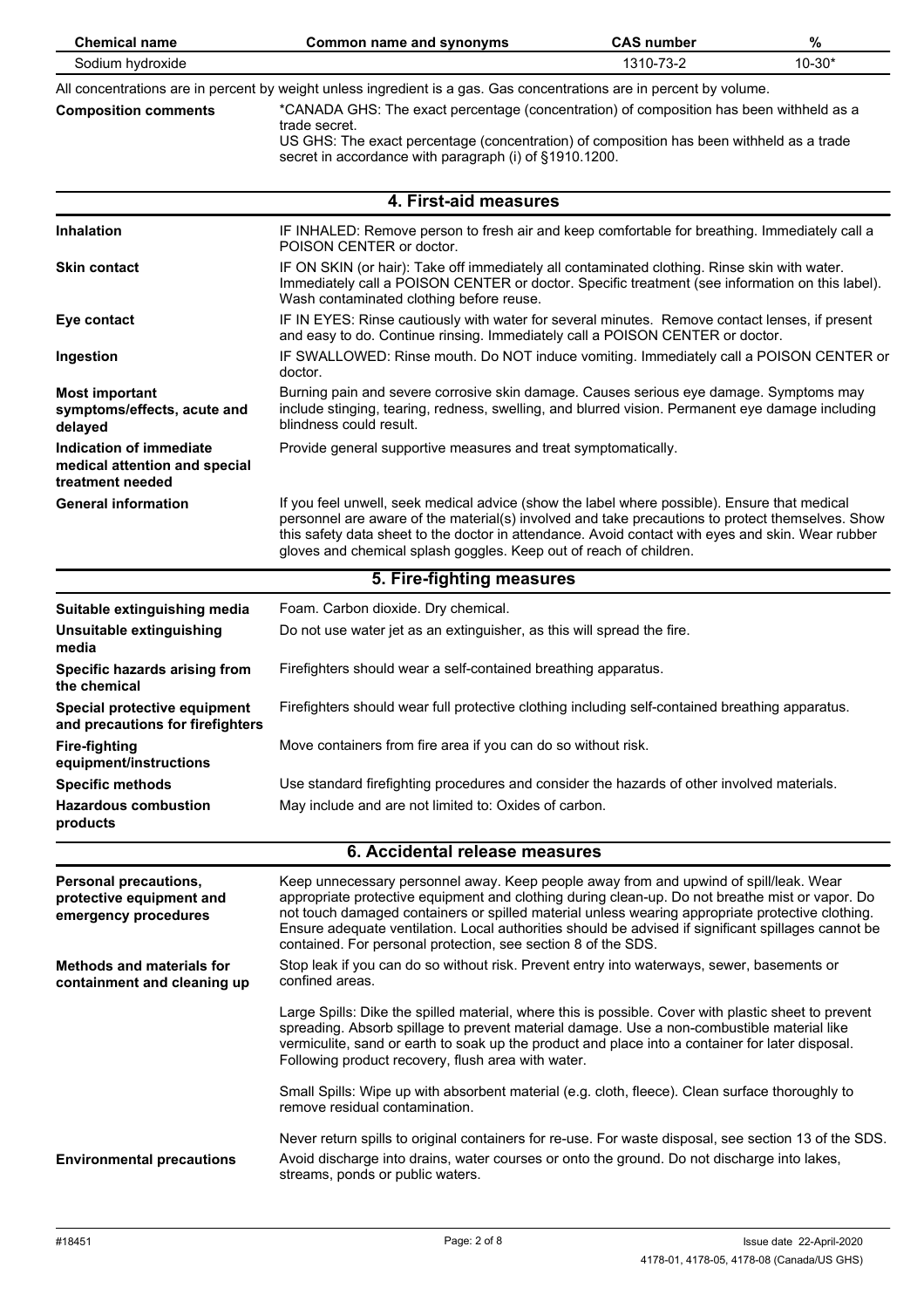|                                                                                                  | 7. Handling and storage                                                                                                                        |                                                                                                                                                                                                                                                                                                                                                                                                                                                                                                                                                                                                                 |
|--------------------------------------------------------------------------------------------------|------------------------------------------------------------------------------------------------------------------------------------------------|-----------------------------------------------------------------------------------------------------------------------------------------------------------------------------------------------------------------------------------------------------------------------------------------------------------------------------------------------------------------------------------------------------------------------------------------------------------------------------------------------------------------------------------------------------------------------------------------------------------------|
| Precautions for safe handling<br>Conditions for safe storage,<br>including any incompatibilities | container tightly closed. When using do not eat or drink.<br>children.                                                                         | Use only with adequate ventilation. Do not breathe mist or vapor. Do not get in eyes, on skin, or on<br>clothing. Avoid prolonged exposure. Wear appropriate personal protective equipment. Wash<br>thoroughly after handling. Use good industrial hygiene practices in handling this material. Keep<br>Store locked up. Store in a cool, dry place out of direct sunlight. Store in a corrosion resistant<br>container with a resistant inner liner. Store in a closed container away from incompatible materials.<br>Store away from incompatible materials (see Section 10 of the SDS). Keep out of reach of |
|                                                                                                  | 8. Exposure controls/Personal protection                                                                                                       |                                                                                                                                                                                                                                                                                                                                                                                                                                                                                                                                                                                                                 |
|                                                                                                  |                                                                                                                                                |                                                                                                                                                                                                                                                                                                                                                                                                                                                                                                                                                                                                                 |
| <b>Occupational exposure limits</b><br><b>Components</b>                                         | Canada. Alberta OELs (Occupational Health & Safety Code, Schedule 1, Table 2)<br><b>Type</b>                                                   | Value                                                                                                                                                                                                                                                                                                                                                                                                                                                                                                                                                                                                           |
| Sodium hydroxide (CAS<br>1310-73-2)                                                              | Ceiling                                                                                                                                        | $2$ mg/m $3$                                                                                                                                                                                                                                                                                                                                                                                                                                                                                                                                                                                                    |
| Safety Regulation 296/97, as amended)                                                            |                                                                                                                                                | Canada. British Columbia OELs. (Occupational Exposure Limits for Chemical Substances, Occupational Health and                                                                                                                                                                                                                                                                                                                                                                                                                                                                                                   |
| <b>Components</b>                                                                                | <b>Type</b>                                                                                                                                    | <b>Value</b>                                                                                                                                                                                                                                                                                                                                                                                                                                                                                                                                                                                                    |
| Sodium hydroxide (CAS<br>1310-73-2)                                                              | Ceiling                                                                                                                                        | $2$ mg/m $3$                                                                                                                                                                                                                                                                                                                                                                                                                                                                                                                                                                                                    |
| <b>Components</b>                                                                                | Canada. Manitoba OELs (Reg. 217/2006, The Workplace Safety And Health Act)<br><b>Type</b>                                                      | Value                                                                                                                                                                                                                                                                                                                                                                                                                                                                                                                                                                                                           |
| Sodium hydroxide (CAS<br>1310-73-2)                                                              | Ceiling                                                                                                                                        | $2$ mg/m $3$                                                                                                                                                                                                                                                                                                                                                                                                                                                                                                                                                                                                    |
| <b>Components</b>                                                                                | Canada. Ontario OELs. (Control of Exposure to Biological or Chemical Agents)<br><b>Type</b>                                                    | Value                                                                                                                                                                                                                                                                                                                                                                                                                                                                                                                                                                                                           |
| Sodium hydroxide (CAS<br>$1310 - 73 - 2$                                                         | Ceiling                                                                                                                                        | $2$ mg/m $3$                                                                                                                                                                                                                                                                                                                                                                                                                                                                                                                                                                                                    |
| <b>Components</b>                                                                                | Canada. Quebec OELs. (Ministry of Labor - Regulation respecting occupational health and safety)<br><b>Type</b>                                 | Value                                                                                                                                                                                                                                                                                                                                                                                                                                                                                                                                                                                                           |
| Sodium hydroxide (CAS<br>1310-73-2)                                                              | Ceiling                                                                                                                                        | $2$ mg/m $3$                                                                                                                                                                                                                                                                                                                                                                                                                                                                                                                                                                                                    |
| <b>Components</b>                                                                                | Canada. Saskatchewan OELs (Occupational Health and Safety Regulations, 1996, Table 21)<br><b>Type</b>                                          | Value                                                                                                                                                                                                                                                                                                                                                                                                                                                                                                                                                                                                           |
| Sodium hydroxide (CAS<br>1310-73-2)                                                              | Ceiling                                                                                                                                        | $2$ mg/m $3$                                                                                                                                                                                                                                                                                                                                                                                                                                                                                                                                                                                                    |
| <b>Components</b>                                                                                | US. OSHA Table Z-1 Limits for Air Contaminants (29 CFR 1910.1000)<br><b>Type</b>                                                               | <b>Value</b>                                                                                                                                                                                                                                                                                                                                                                                                                                                                                                                                                                                                    |
| Sodium hydroxide (CAS<br>1310-73-2)                                                              | <b>PEL</b>                                                                                                                                     | $2$ mg/m $3$                                                                                                                                                                                                                                                                                                                                                                                                                                                                                                                                                                                                    |
| <b>US. ACGIH Threshold Limit Values</b>                                                          |                                                                                                                                                |                                                                                                                                                                                                                                                                                                                                                                                                                                                                                                                                                                                                                 |
| <b>Components</b>                                                                                | <b>Type</b>                                                                                                                                    | <b>Value</b>                                                                                                                                                                                                                                                                                                                                                                                                                                                                                                                                                                                                    |
| Sodium hydroxide (CAS<br>$1310 - 73 - 2$                                                         | Ceiling                                                                                                                                        | $2$ mg/m $3$                                                                                                                                                                                                                                                                                                                                                                                                                                                                                                                                                                                                    |
| US. NIOSH: Pocket Guide to Chemical Hazards<br><b>Components</b>                                 | <b>Type</b>                                                                                                                                    | <b>Value</b>                                                                                                                                                                                                                                                                                                                                                                                                                                                                                                                                                                                                    |
| Sodium hydroxide (CAS<br>1310-73-2)                                                              | Ceiling                                                                                                                                        | $2$ mg/m $3$                                                                                                                                                                                                                                                                                                                                                                                                                                                                                                                                                                                                    |
| <b>Biological limit values</b>                                                                   | No biological exposure limits noted for the ingredient(s).                                                                                     |                                                                                                                                                                                                                                                                                                                                                                                                                                                                                                                                                                                                                 |
| <b>Exposure guidelines</b>                                                                       | ACGIH.                                                                                                                                         | Chemicals listed in section 3 that are not listed here do not have established limit values for                                                                                                                                                                                                                                                                                                                                                                                                                                                                                                                 |
| Appropriate engineering<br>controls                                                              |                                                                                                                                                | Good general ventilation (typically 10 air changes per hour) should be used. Ventilation rates<br>should be matched to conditions. If applicable, use process enclosures, local exhaust ventilation,<br>or other engineering controls to maintain airborne levels below recommended exposure limits. If<br>exposure limits have not been established, maintain airborne levels to an acceptable level.                                                                                                                                                                                                          |
| <b>Eye/face protection</b>                                                                       | Individual protection measures, such as personal protective equipment<br>Wear safety glasses with side shields (or goggles) and a face shield. |                                                                                                                                                                                                                                                                                                                                                                                                                                                                                                                                                                                                                 |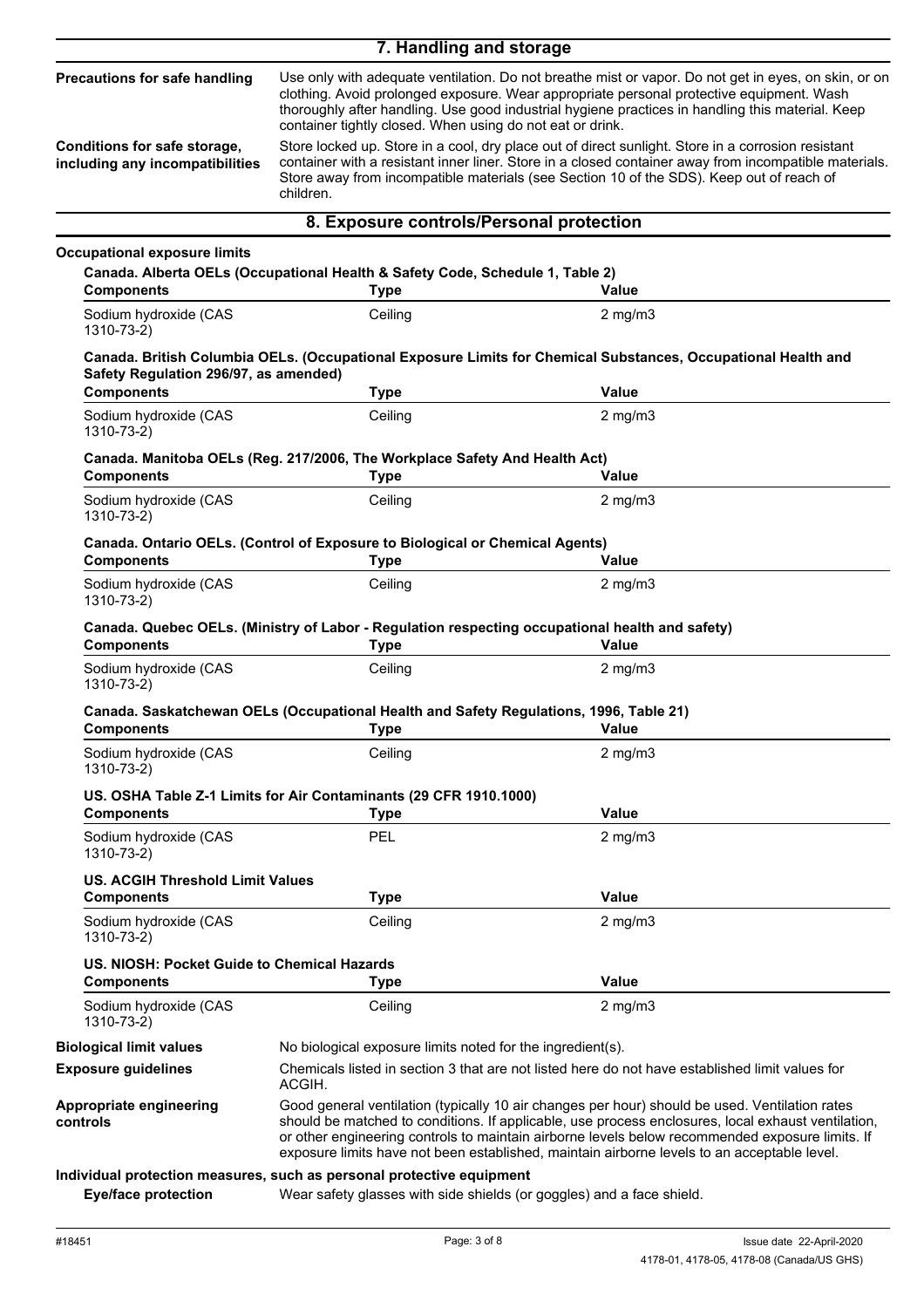| <b>Skin protection</b>                   |                                                                                                                                                                                                                                                                                                                                                           |
|------------------------------------------|-----------------------------------------------------------------------------------------------------------------------------------------------------------------------------------------------------------------------------------------------------------------------------------------------------------------------------------------------------------|
| <b>Hand protection</b>                   | Impervious gloves. Confirm with reputable supplier first.                                                                                                                                                                                                                                                                                                 |
| <b>Other</b>                             | Wear appropriate chemical resistant clothing. As required by employer code.                                                                                                                                                                                                                                                                               |
| <b>Respiratory protection</b>            | Where exposure quideline levels may be exceeded, use an approved NIOSH respirator.<br>Respirator should be selected by and used under the direction of a trained health and safety<br>professional following requirements found in OSHA's respirator standard (29 CFR 1910.134),<br>CAN/CSA-Z94.4 and ANSI's standard for respiratory protection (Z88.2). |
| <b>Thermal hazards</b>                   | Not applicable.                                                                                                                                                                                                                                                                                                                                           |
| <b>General hygiene</b><br>considerations | When using do not eat or drink.                                                                                                                                                                                                                                                                                                                           |
|                                          |                                                                                                                                                                                                                                                                                                                                                           |

# **9. Physical and chemical properties**

| Appearance                                        | Liquid                                                                                                                                                                                                                                                                                                                                 |
|---------------------------------------------------|----------------------------------------------------------------------------------------------------------------------------------------------------------------------------------------------------------------------------------------------------------------------------------------------------------------------------------------|
| <b>Physical state</b>                             | Liquid.                                                                                                                                                                                                                                                                                                                                |
| Form                                              | Liquid                                                                                                                                                                                                                                                                                                                                 |
| Color                                             | Yellow                                                                                                                                                                                                                                                                                                                                 |
| Odor                                              | Bland.                                                                                                                                                                                                                                                                                                                                 |
| <b>Odor threshold</b>                             | Not available.                                                                                                                                                                                                                                                                                                                         |
| pH                                                | 12.7 (1% in water)<br>14 (Concentrate)                                                                                                                                                                                                                                                                                                 |
| Melting point/freezing point                      | 32 °F (0 °C)                                                                                                                                                                                                                                                                                                                           |
| Initial boiling point and boiling<br>range        | 212 °F (100 °C)                                                                                                                                                                                                                                                                                                                        |
| Pour point                                        | Not available.                                                                                                                                                                                                                                                                                                                         |
| <b>Specific gravity</b>                           | Not available.                                                                                                                                                                                                                                                                                                                         |
| <b>Partition coefficient</b><br>(n-octanol/water) | Not available                                                                                                                                                                                                                                                                                                                          |
| <b>Flash point</b>                                | Tag Closed Cup None to boiling                                                                                                                                                                                                                                                                                                         |
| <b>Evaporation rate</b>                           | Equal to water                                                                                                                                                                                                                                                                                                                         |
| Flammability (solid, gas)                         | Not applicable.                                                                                                                                                                                                                                                                                                                        |
| Upper/lower flammability or explosive limits      |                                                                                                                                                                                                                                                                                                                                        |
| <b>Flammability limit - lower</b><br>(%)          | Not available                                                                                                                                                                                                                                                                                                                          |
| <b>Flammability limit - upper</b><br>(%)          | Not available                                                                                                                                                                                                                                                                                                                          |
| Explosive limit - lower (%)                       | Not available.                                                                                                                                                                                                                                                                                                                         |
| Explosive limit - upper (%)                       | Not available.                                                                                                                                                                                                                                                                                                                         |
| Vapor pressure                                    | Not available.                                                                                                                                                                                                                                                                                                                         |
| <b>Vapor density</b>                              | Not available                                                                                                                                                                                                                                                                                                                          |
| <b>Relative density</b>                           | 1.24                                                                                                                                                                                                                                                                                                                                   |
| Solubility(ies)                                   | Complete                                                                                                                                                                                                                                                                                                                               |
| <b>Auto-ignition temperature</b>                  | Not available                                                                                                                                                                                                                                                                                                                          |
| <b>Decomposition temperature</b>                  | Not available.                                                                                                                                                                                                                                                                                                                         |
| <b>Viscosity</b>                                  | < 5 cP Water thin                                                                                                                                                                                                                                                                                                                      |
| <b>Other information</b>                          |                                                                                                                                                                                                                                                                                                                                        |
| <b>Density</b>                                    | 10.36 lb/gal                                                                                                                                                                                                                                                                                                                           |
| <b>Explosive properties</b>                       | Not explosive.                                                                                                                                                                                                                                                                                                                         |
| <b>Oxidizing properties</b>                       | Not oxidizing.                                                                                                                                                                                                                                                                                                                         |
|                                                   | 10. Stability and reactivity                                                                                                                                                                                                                                                                                                           |
| Reactivity                                        | Reacts violently with acids. This product may react with strong oxidizing agents.                                                                                                                                                                                                                                                      |
|                                                   | Data suggest that Sodium hydroxide is corrosive to several metals (aluminum, zinc and<br>zinc-containing brasses and bronzes, types 1010, 1020, 1075 and 1095 carbon steel, copper, and<br>silicon copper); however, the data are insufficient to classify as Category 1 as per Health Canada<br>(Hazardous Product Assessment)(2020). |
| <b>Possibility of hazardous</b><br>reactions      | Hazardous polymerization does not occur.                                                                                                                                                                                                                                                                                               |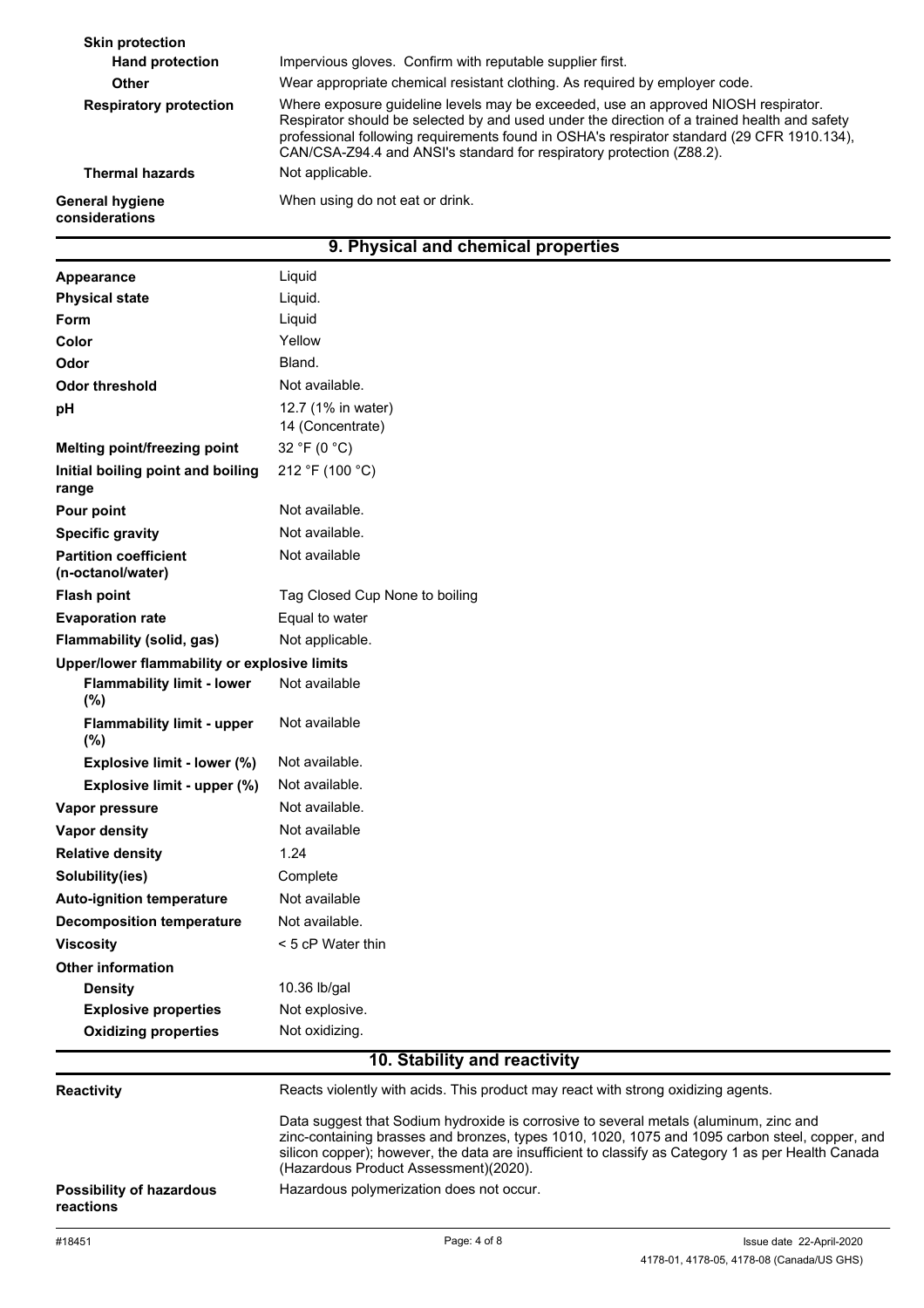# **11. Toxicological information**

| <b>Routes of exposure</b>                                                          | Eye, Skin contact, Inhalation, Ingestion.                                                                                                                                                                             |
|------------------------------------------------------------------------------------|-----------------------------------------------------------------------------------------------------------------------------------------------------------------------------------------------------------------------|
| Information on likely routes of exposure                                           |                                                                                                                                                                                                                       |
| Ingestion                                                                          | Causes digestive tract burns. May cause stomach distress, nausea or vomiting.                                                                                                                                         |
| <b>Inhalation</b>                                                                  | May cause irritation to the respiratory system. Prolonged inhalation may be harmful.                                                                                                                                  |
| <b>Skin contact</b>                                                                | Causes severe skin burns.                                                                                                                                                                                             |
| Eye contact                                                                        | Causes serious eye damage.                                                                                                                                                                                            |
| Symptoms related to the<br>physical, chemical and<br>toxicological characteristics | Burning pain and severe corrosive skin damage. Causes serious eye damage. Symptoms may<br>include stinging, tearing, redness, swelling, and blurred vision. Permanent eye damage including<br>blindness could result. |

#### **Information on toxicological effects**

### **Acute toxicity**

| <b>Components</b>                                     | <b>Species</b>                                                 | Test Results                                                                 |  |
|-------------------------------------------------------|----------------------------------------------------------------|------------------------------------------------------------------------------|--|
| Sodium hydroxide (CAS 1310-73-2)                      |                                                                |                                                                              |  |
| Acute                                                 |                                                                |                                                                              |  |
| Dermal                                                |                                                                |                                                                              |  |
| LD50                                                  | Not available                                                  |                                                                              |  |
| Inhalation                                            |                                                                |                                                                              |  |
| <b>LC50</b>                                           | Not available                                                  |                                                                              |  |
| Oral                                                  |                                                                |                                                                              |  |
| LD50                                                  | Not available                                                  |                                                                              |  |
| <b>Skin corrosion/irritation</b>                      | Causes severe skin burns and eye damage.                       |                                                                              |  |
| <b>Exposure minutes</b>                               | Not available.                                                 |                                                                              |  |
| <b>Erythema value</b>                                 | Not available.                                                 |                                                                              |  |
| Oedema value                                          | Not available.                                                 |                                                                              |  |
| Serious eye damage/eye<br>irritation                  | Causes serious eye damage.                                     |                                                                              |  |
| <b>Corneal opacity value</b>                          | Not available.                                                 |                                                                              |  |
| <b>Iris lesion value</b>                              | Not available.                                                 |                                                                              |  |
| <b>Conjunctival reddening</b><br>value                | Not available.                                                 |                                                                              |  |
| Conjunctival oedema value                             | Not available.                                                 |                                                                              |  |
| <b>Recover days</b>                                   | Not available.                                                 |                                                                              |  |
| Respiratory or skin sensitization                     |                                                                |                                                                              |  |
| Canada - Alberta OELs: Irritant                       |                                                                |                                                                              |  |
| Sodium hydroxide (CAS 1310-73-2)                      |                                                                | Irritant                                                                     |  |
| <b>Respiratory sensitization</b>                      | Not a respiratory sensitizer.                                  |                                                                              |  |
| <b>Skin sensitization</b>                             | This product is not expected to cause skin sensitization.      |                                                                              |  |
| <b>Mutagenicity</b>                                   | Non-hazardous by WHMIS/OSHA criteria.                          |                                                                              |  |
| Carcinogenicity                                       | Non-hazardous by WHMIS/OSHA criteria.                          |                                                                              |  |
|                                                       | OSHA Specifically Regulated Substances (29 CFR 1910.1001-1052) |                                                                              |  |
| Not listed.                                           |                                                                |                                                                              |  |
| <b>Reproductive toxicity</b>                          |                                                                | This product is not expected to cause reproductive or developmental effects. |  |
| <b>Teratogenicity</b>                                 | Non-hazardous by WHMIS/OSHA criteria.                          |                                                                              |  |
| Specific target organ toxicity -<br>single exposure   | Not classified.                                                |                                                                              |  |
| Specific target organ toxicity -<br>repeated exposure | Not classified.                                                |                                                                              |  |
| <b>Aspiration hazard</b>                              | Not an aspiration hazard.                                      |                                                                              |  |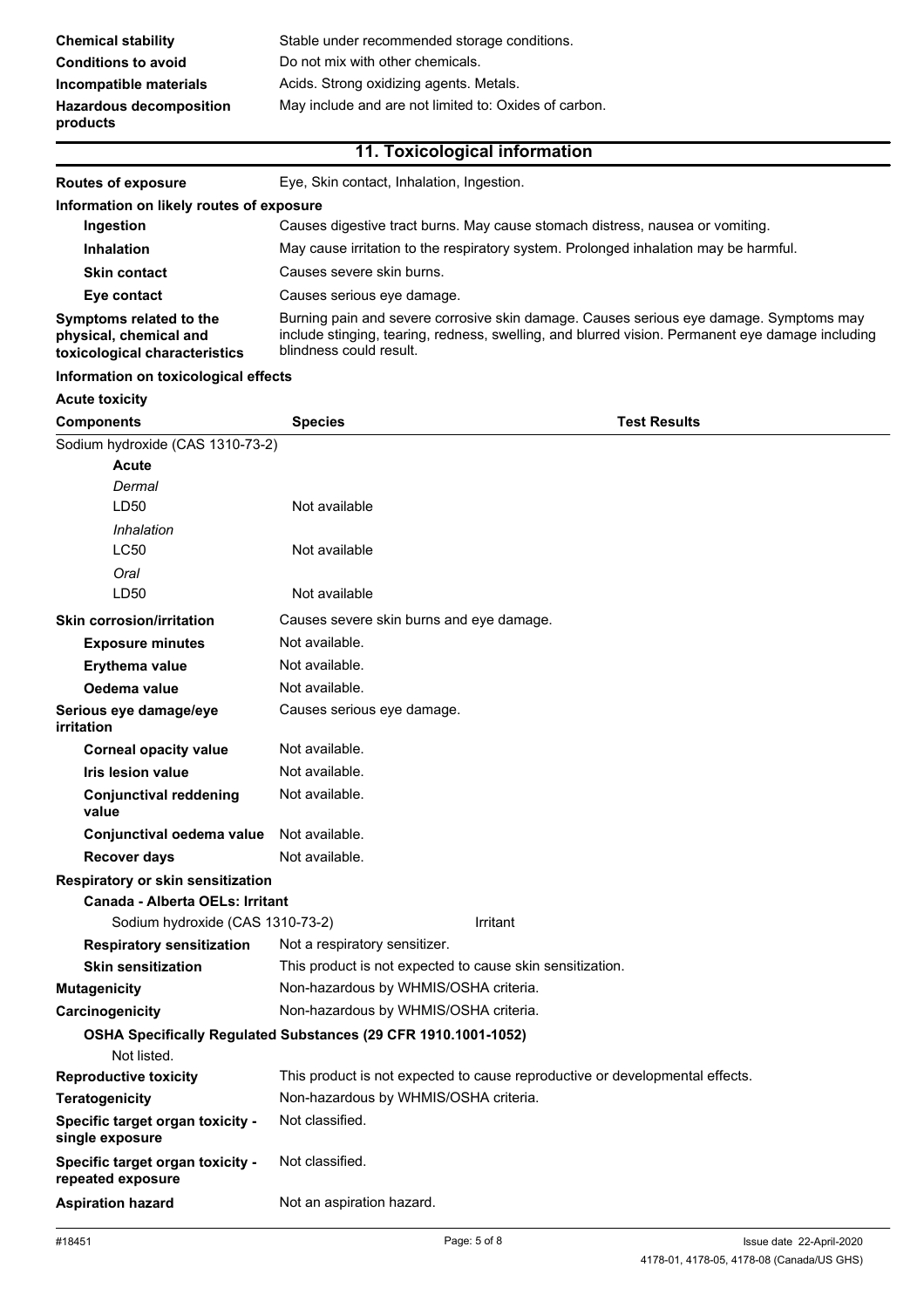|                                                                      |                                                                                                          | 12. Ecological information                                                                                                                                                                       |                                                                                                                                                                                                     |
|----------------------------------------------------------------------|----------------------------------------------------------------------------------------------------------|--------------------------------------------------------------------------------------------------------------------------------------------------------------------------------------------------|-----------------------------------------------------------------------------------------------------------------------------------------------------------------------------------------------------|
| <b>Ecotoxicity</b>                                                   | Components of this product have been identified as having potential environmental concerns. See<br>below |                                                                                                                                                                                                  |                                                                                                                                                                                                     |
| Ecotoxicological data<br><b>Components</b>                           |                                                                                                          | <b>Species</b>                                                                                                                                                                                   | <b>Test Results</b>                                                                                                                                                                                 |
| Sodium hydroxide (CAS 1310-73-2)                                     |                                                                                                          |                                                                                                                                                                                                  |                                                                                                                                                                                                     |
| <b>Aquatic</b>                                                       |                                                                                                          |                                                                                                                                                                                                  |                                                                                                                                                                                                     |
| Crustacea                                                            | EC <sub>50</sub>                                                                                         | Water flea (Ceriodaphnia dubia)                                                                                                                                                                  | 34.59 - 47.13 mg/L, 48 hours                                                                                                                                                                        |
|                                                                      |                                                                                                          |                                                                                                                                                                                                  |                                                                                                                                                                                                     |
| Fish                                                                 | LC50                                                                                                     |                                                                                                                                                                                                  | Western mosquitofish (Gambusia affinis) 125 mg/L, 96 hours                                                                                                                                          |
| <b>Persistence and degradability</b>                                 |                                                                                                          | No data is available on the degradability of this product.                                                                                                                                       |                                                                                                                                                                                                     |
| <b>Bioaccumulative potential</b>                                     | No data available.                                                                                       |                                                                                                                                                                                                  |                                                                                                                                                                                                     |
| <b>Mobility in soil</b>                                              | No data available.                                                                                       |                                                                                                                                                                                                  |                                                                                                                                                                                                     |
| <b>Mobility in general</b>                                           | Not available.                                                                                           |                                                                                                                                                                                                  |                                                                                                                                                                                                     |
|                                                                      |                                                                                                          |                                                                                                                                                                                                  |                                                                                                                                                                                                     |
| <b>Other adverse effects</b>                                         |                                                                                                          |                                                                                                                                                                                                  | No other adverse environmental effects (e.g. ozone depletion, photochemical ozone creation<br>potential, endocrine disruption, global warming potential) are expected from this component.          |
|                                                                      |                                                                                                          | 13. Disposal considerations                                                                                                                                                                      |                                                                                                                                                                                                     |
| <b>Disposal instructions</b>                                         |                                                                                                          |                                                                                                                                                                                                  | Collect and reclaim or dispose in sealed containers at licensed waste disposal site. Dispose of<br>contents/container in accordance with local/regional/national/international regulations.         |
| <b>Local disposal regulations</b>                                    |                                                                                                          | Dispose in accordance with all applicable regulations.                                                                                                                                           |                                                                                                                                                                                                     |
| Hazardous waste code                                                 |                                                                                                          | D002: Waste Corrosive material [pH <= 2 or = > 12.5, or corrosive to steel]<br>The waste code should be assigned in discussion between the user, the producer and the waste<br>disposal company. |                                                                                                                                                                                                     |
| Waste from residues / unused<br>products                             |                                                                                                          | Disposal instructions).                                                                                                                                                                          | Dispose of in accordance with local regulations. Empty containers or liners may retain some<br>product residues. This material and its container must be disposed of in a safe manner (see:         |
| <b>Contaminated packaging</b>                                        |                                                                                                          |                                                                                                                                                                                                  | Since emptied containers may retain product residue, follow label warnings even after container is<br>emptied. Empty containers should be taken to an approved waste handling site for recycling or |
|                                                                      | disposal.                                                                                                | <b>14. Transport information</b>                                                                                                                                                                 |                                                                                                                                                                                                     |
|                                                                      |                                                                                                          |                                                                                                                                                                                                  |                                                                                                                                                                                                     |
| <b>Transport of Dangerous Goods</b><br>(TDG) Proof of Classification |                                                                                                          | product will appear below.                                                                                                                                                                       | Classification Method: Classified as per Part 2, Sections 2.1 - 2.8 of the Transportation of<br>Dangerous Goods Regulations. If applicable, the technical name and the classification of the        |
| U.S. Department of Transportation (DOT)                              |                                                                                                          |                                                                                                                                                                                                  |                                                                                                                                                                                                     |
| <b>Basic shipping requirements:</b>                                  |                                                                                                          |                                                                                                                                                                                                  |                                                                                                                                                                                                     |
| <b>UN number</b>                                                     | UN3266                                                                                                   |                                                                                                                                                                                                  |                                                                                                                                                                                                     |
| Proper shipping name                                                 |                                                                                                          | Corrosive liquid, basic, inorganic, n.o.s.                                                                                                                                                       |                                                                                                                                                                                                     |
| <b>Technical name</b>                                                | Sodium hydroxide                                                                                         |                                                                                                                                                                                                  |                                                                                                                                                                                                     |
| <b>Hazard class</b>                                                  | 8                                                                                                        |                                                                                                                                                                                                  |                                                                                                                                                                                                     |
| Packing group                                                        | Ш                                                                                                        |                                                                                                                                                                                                  |                                                                                                                                                                                                     |
| <b>Special provisions</b>                                            |                                                                                                          | 386, B2, IB2, T11, TP2, TP27                                                                                                                                                                     |                                                                                                                                                                                                     |
| Packaging non bulk                                                   | 202                                                                                                      |                                                                                                                                                                                                  |                                                                                                                                                                                                     |
| Packaging bulk                                                       | 242                                                                                                      |                                                                                                                                                                                                  |                                                                                                                                                                                                     |
| <b>Transportation of Dangerous Goods (TDG - Canada)</b>              |                                                                                                          |                                                                                                                                                                                                  |                                                                                                                                                                                                     |
| <b>Basic shipping requirements:</b>                                  |                                                                                                          |                                                                                                                                                                                                  |                                                                                                                                                                                                     |
| <b>UN number</b>                                                     | <b>UN3266</b>                                                                                            |                                                                                                                                                                                                  |                                                                                                                                                                                                     |
| Proper shipping name<br><b>Technical name</b>                        |                                                                                                          | CORROSIVE LIQUID, BASIC, INORGANIC, N.O.S.<br>SODIUM HYDROXIDE                                                                                                                                   |                                                                                                                                                                                                     |
| <b>Hazard class</b>                                                  | 8                                                                                                        |                                                                                                                                                                                                  |                                                                                                                                                                                                     |
| <b>Packing group</b>                                                 | Ш                                                                                                        |                                                                                                                                                                                                  |                                                                                                                                                                                                     |
| <b>Special provisions</b>                                            | 16                                                                                                       |                                                                                                                                                                                                  |                                                                                                                                                                                                     |
| IATA/ICAO (Air)                                                      |                                                                                                          |                                                                                                                                                                                                  |                                                                                                                                                                                                     |
| <b>Basic shipping requirements:</b>                                  |                                                                                                          |                                                                                                                                                                                                  |                                                                                                                                                                                                     |
| UN number                                                            | <b>UN3266</b>                                                                                            |                                                                                                                                                                                                  |                                                                                                                                                                                                     |
| Proper shipping name                                                 |                                                                                                          | Corrosive liquid, basic, inorganic, n.o.s.                                                                                                                                                       |                                                                                                                                                                                                     |
| <b>Technical name</b>                                                | Sodium hydroxide                                                                                         |                                                                                                                                                                                                  |                                                                                                                                                                                                     |
| <b>Hazard class</b>                                                  | 8                                                                                                        |                                                                                                                                                                                                  |                                                                                                                                                                                                     |
| Packing group                                                        | Ш                                                                                                        |                                                                                                                                                                                                  |                                                                                                                                                                                                     |

**Packing group**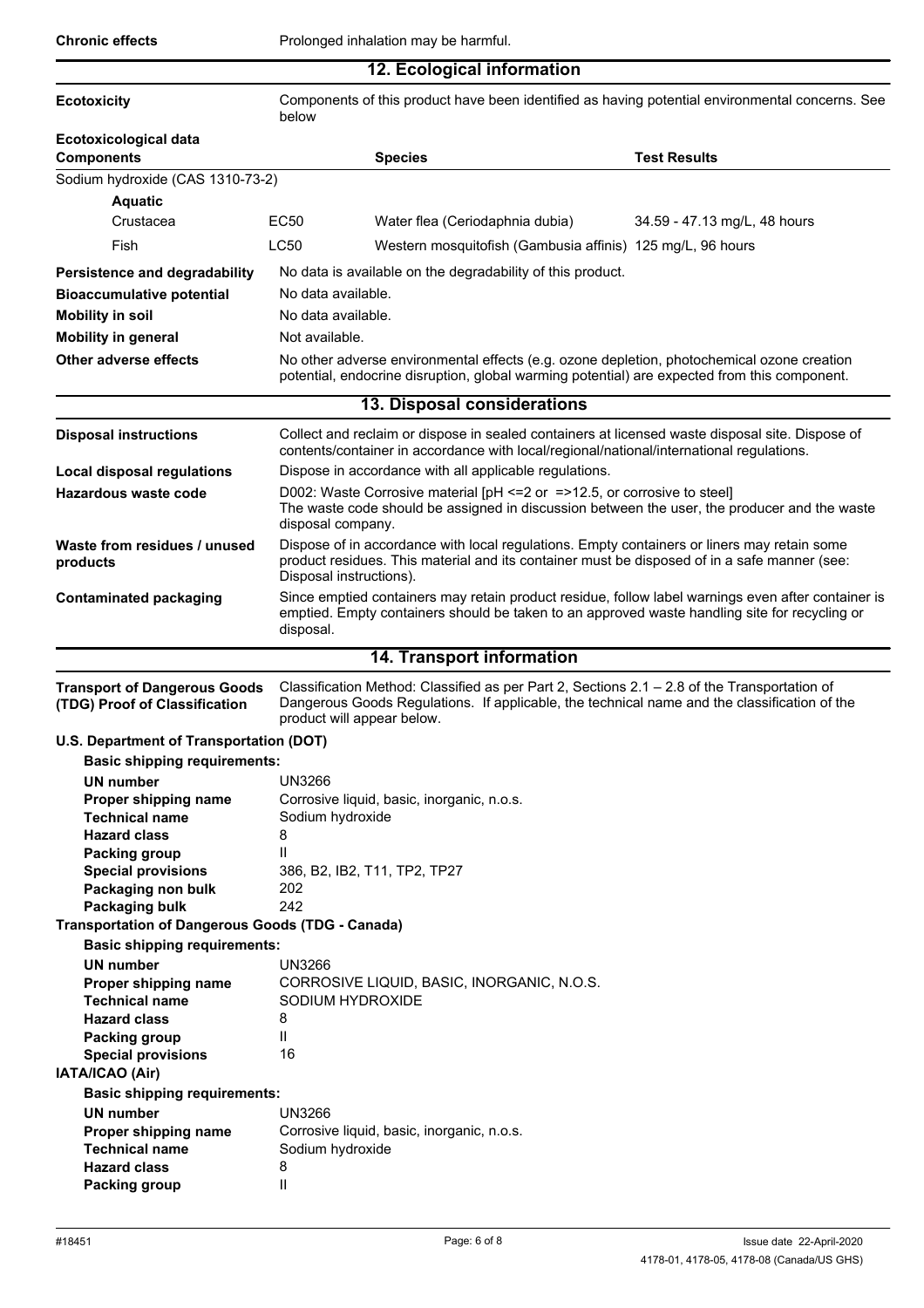| <b>IMDG (Marine Transport)</b><br><b>Basic shipping requirements:</b>                    |                                                                                                                                                     |
|------------------------------------------------------------------------------------------|-----------------------------------------------------------------------------------------------------------------------------------------------------|
| <b>UN number</b><br>Proper shipping name<br><b>Technical name</b><br><b>Hazard class</b> | <b>UN3266</b><br>CORROSIVE LIQUID, BASIC, INORGANIC, N.O.S.<br>Sodium hydroxide<br>8                                                                |
| <b>Packing group</b><br><b>DOT</b>                                                       | $\mathsf{II}$                                                                                                                                       |
| <b>CORROSIVE</b>                                                                         |                                                                                                                                                     |
| IATA; IMDG; TDG<br>8                                                                     |                                                                                                                                                     |
|                                                                                          | 15. Regulatory information                                                                                                                          |
| <b>Canadian federal regulations</b>                                                      | This product has been classified in accordance with the hazard criteria of the HPR and the SDS<br>contains all the information required by the HPR. |
| Export Control List (CEPA 1999, Schedule 3)<br>Not listed.<br><b>Greenhouse Gases</b>    |                                                                                                                                                     |

| Not listed.                                           |                                                                                                                   |
|-------------------------------------------------------|-------------------------------------------------------------------------------------------------------------------|
| <b>Precursor Control Regulations</b>                  |                                                                                                                   |
| Not regulated.                                        |                                                                                                                   |
| <b>WHMIS 2015 Exemptions</b>                          | Not applicable                                                                                                    |
| US federal regulations                                | This product is a "Hazardous Chemical" as defined by the OSHA Hazard Communication<br>Standard, 29 CFR 1910.1200. |
|                                                       | TSCA Section 12(b) Export Notification (40 CFR 707, Subpt. D)                                                     |
| Not regulated.                                        |                                                                                                                   |
| <b>CERCLA Hazardous Substance List (40 CFR 302.4)</b> |                                                                                                                   |
| Sodium hydroxide (CAS 1310-73-2)                      | Listed.                                                                                                           |
| <b>SARA 304 Emergency release notification</b>        |                                                                                                                   |
| Not regulated.                                        |                                                                                                                   |
|                                                       | OSHA Specifically Regulated Substances (29 CFR 1910.1001-1052)                                                    |
| Not listed.                                           |                                                                                                                   |
|                                                       | Superfund Amendments and Reauthorization Act of 1986 (SARA)                                                       |
| <b>SARA 302 Extremely</b><br>hazardous substance      | No                                                                                                                |
| <b>Classified hazard</b><br>categories                | Skin corrosion or irritation<br>Serious eye damage or eye irritation                                              |
| SARA 313 (TRI reporting)                              |                                                                                                                   |

## Not regulated.

**Other federal regulations**

# **Clean Air Act (CAA) Section 112 Hazardous Air Pollutants (HAPs) List**

Not regulated.

**Clean Air Act (CAA) Section 112(r) Accidental Release Prevention (40 CFR 68.130)**

Not regulated.